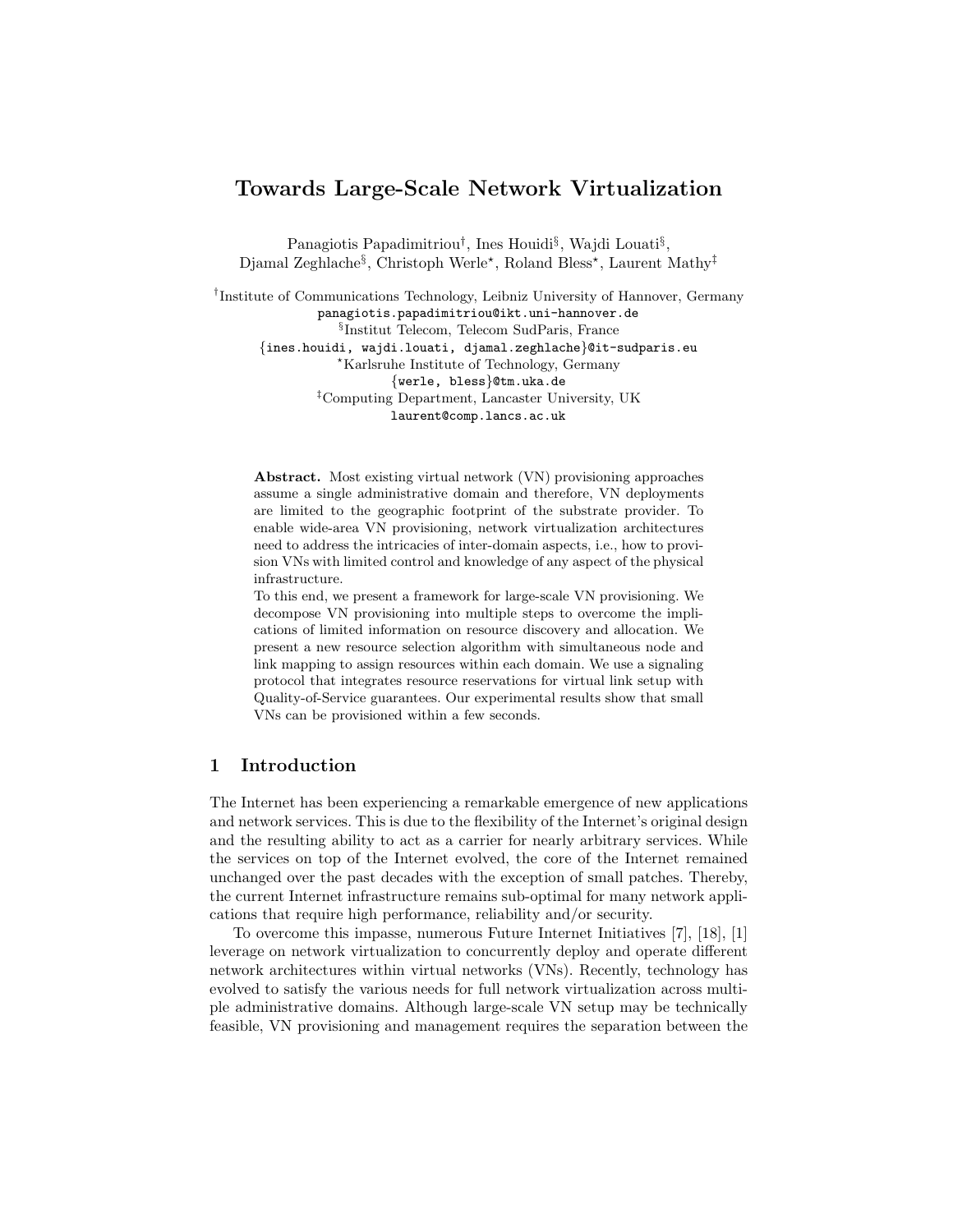network operations and the physical infrastructure. A newly envisioned level of indirection already exists in GENI [7], 4WARD [1], and Cabernet [18].

In this context, VN Providers (VNPs) that act as brokers for virtual resources between VN Operators (VNOs) and Physical Infrastructure Providers (InPs) will have to provision VNs without having control or even knowledge of any aspect of the physical infrastructure (see [15] for VNP and VNO definitions). This entails serious implications on resource discovery and allocation, since InPs will not be willing to disclose their resource and topology information to third parties (i.e., VNPs). Currently, most existing VN embedding approaches are limited to a single administrative domain, assuming complete knowledge of physical resources and the underlying substrate topology. Thereby, such VN deployments are limited to the geographic footprint of the substrate provider. Recent work [6] presents a multi-domain VN embedding framework, where VN requests are relayed across InPs till the embedding is completed. However, this work lacks the required embedding algorithms and their evaluation and therefore, it is unclear how fast it converges to a full embedding.

In this paper, we present a VN provisioning framework that allows VNPs to discover and allocate resources across multiple physical infrastructures with limited information disclosure. Furthermore, we propose a new algorithm with simultaneous node and link mapping for resource assignment within InPs. To provide the required interoperability across InPs for virtual link setup, we use a signaling protocol based on the Next Steps in Signaling (NSIS) framework [8]. Using a prototype implementation, we evaluate the performance of VN provisioning with a diverse size of virtual and substrate networks.

The remainder of the paper is organized as follows. Section 2 gives an overview of the provisioning framework. In Section 3, we present our resource assignment algorithm with simultaneous node and link mapping within InPs. Section 4 discusses our signaling protocol for virtual link setup. Section 5 provides experimental results on VN provisioning and performance analysis of virtual link setup. Finally, in Section 6, we highlight our conclusions and discuss future work.

## 2 Virtual Network Provisioning Overview

In this section, we provide an overview of our multi-domain VN provisioning framework. In contrast to VNs deployed on top of a single shared substrate, multi-domain VN provisioning is coordinated by VN Providers, which have limited resource and topology information of the underlying substrates. Hence, virtual resources should be initially discovered and matched at a rather high level of abstraction (i.e., VNP) to identify candidate resources from which the most appropriate resources will be selected based on detailed information only available to InPs. Thereby, our approach consists in decomposing VN provisioning into the following steps:

Resource Advertisement: To facilitate resource discovery, resource/service advertisement from the InPs is required. An InP will not expose any information on the substrate topology nor the number of virtual resource instances it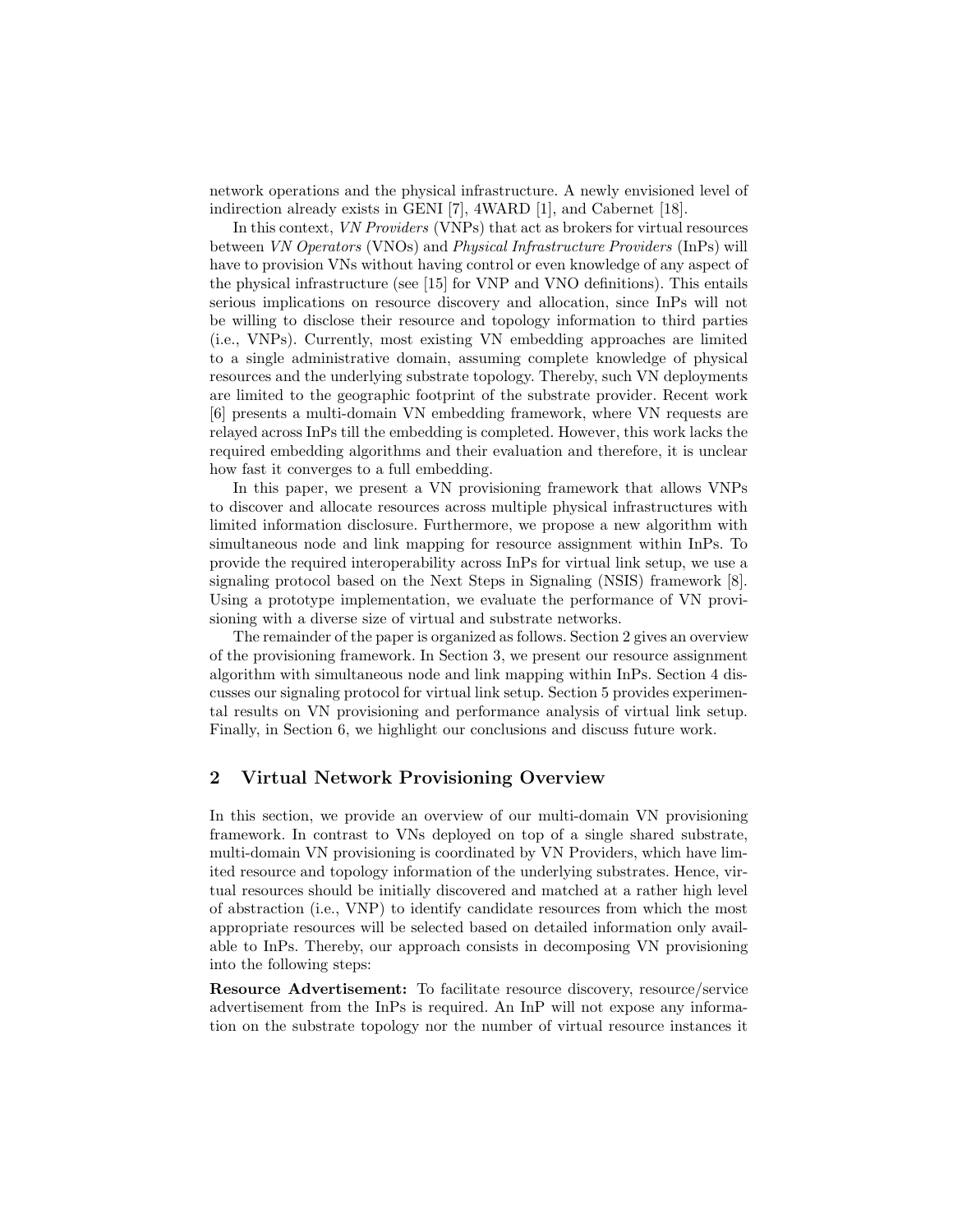is willing to provide for the construction of VNs. Separate node and link specifications will essentially describe different types of virtual resources that can be offered by the InPs. Hence, the VNP will be in position to match requested with offered virtual resources across InPs. Thereby, we consider the InPs disclosing a set of offered virtual nodes and links accompanied with static attributes (e.g., node/link type, operating system, number of network interfaces, geographic location) and the associated cost. Virtual resource descriptions are formed by extracting the static attributes from resource repositories at the InPs. Upon receiving any advertised information, the VNP registers it into a local repository which is subsequently used for the resource matching step.

Resource Matching: Resource matching is the identification of a set of resources offered by InPs that fulfill the requirements for each individual resource request. We consider a VN request as a weighted undirected graph  $G_v$  =  $(N_v, L_v)$ , where  $N_v$  is the set of virtual nodes  $n_v$  and  $L_v$  is the set of virtual links  $l_v$  between nodes of the set  $N_v$ . For a given  $G_v$  request, VNP determines for each  $n_v \in N_v$  the corresponding  $Match(n_v)$  set among resources advertised from InPs. This set essentially includes all possible candidates for each requested virtual node.

VN Splitting: Since a  $Match(n_v)$  set may include resources from multiple InPs, the VNP has to decide to which InP each requested virtual node  $n_v$  should be assigned. Essentially, the VNP should split the VN graph into sub-graphs that will compose the requests for each target InP, while minimizing the cost for allocating all nodes and links across InPs. Previous work [10] provides heuristic and exact methods for VN splitting.

Resource Assignment: Resource assignment relies on a selection process within each InP, since full knowledge of the physical resources and topology is required. Each InP assigns its partial VN to the substrate network using a VN mapping algorithm. Unlike most existing work [17], [16], [12], where node and link mapping is achieved sequentially, we develop a new heuristic resource assignment algorithm with simultaneous node and link mapping. The main objective of this algorithm is to optimize load balancing over substrate nodes. Furthermore, our heuristic algorithm yields faster execution than multi-commodity flow algorithms (e.g., [5]), which is critical for embedding VNs onto large physical infrastructures.

VN Instantiation: Upon resource assignment, the selected substrate resources are allocated by the InPs in order to instantiate the requested VN. Within each InP, VN instantiation is coordinated by a dedicated management node, which signals requests to substrate nodes for virtual node and link setup. Our prototype implementation uses Xen [3] for node/router virtualization and Click Modular Router [11] (running in the Linux kernel) for packet encapsulation/decapsulation and packet forwarding. Each virtual node request (within each InP) is handled by a separate thread, speeding up VN instantiation. Similarly, separate threads allow VN setup to proceed in parallel across InPs. We use NSIS (and particularly the implementation available in [14]) to carry the required information for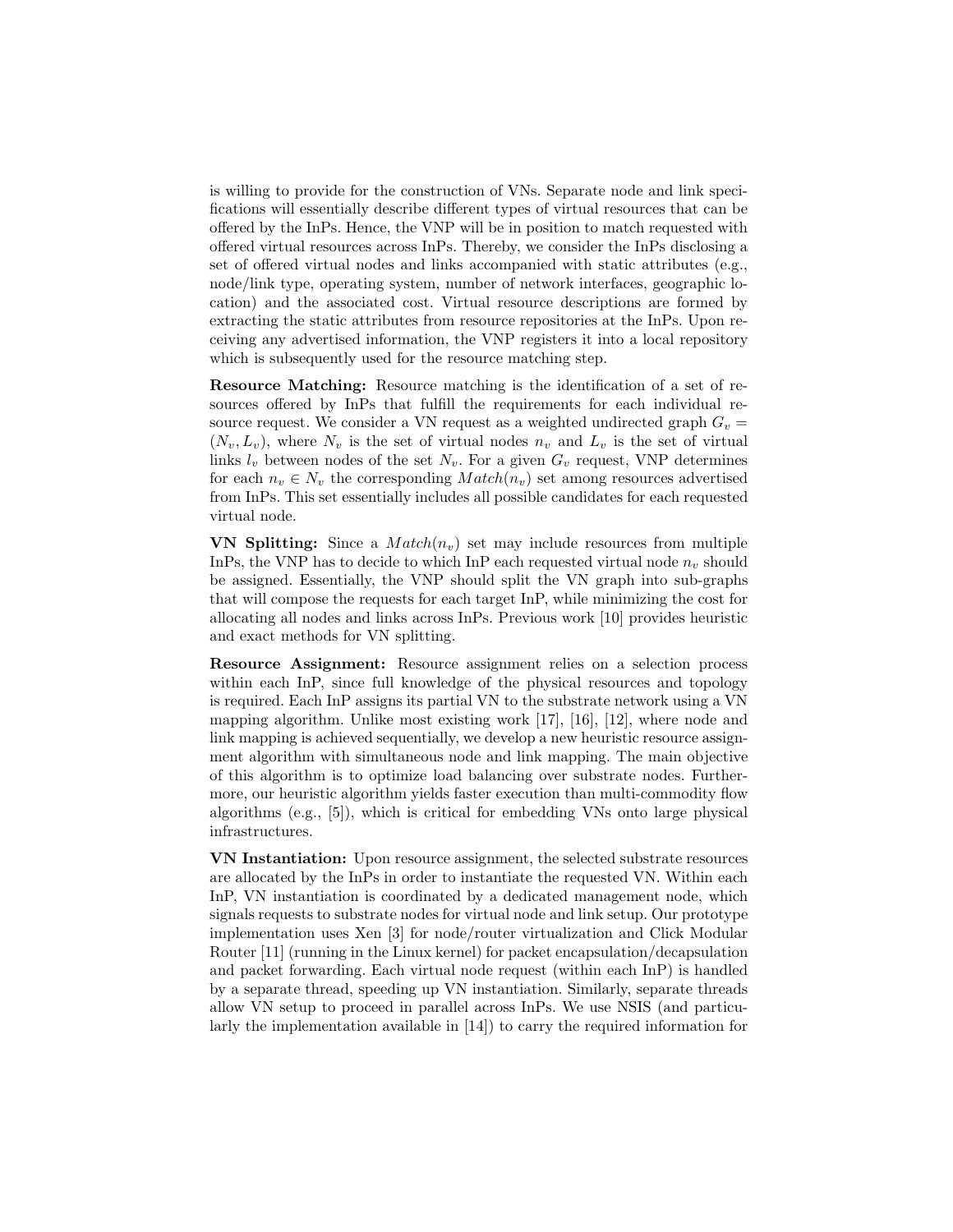virtual link setup across inter-domain paths. Besides providing interoperability, our signaling protocol improves performance since it couples virtual link setup with resource reservation via the QoS Signaling Layer Protocol (NSLP) [13].

### 3 Resource Assignment

Assigning VN graphs to shared substrate networks is known as an NP-hard problem. Hereby, we propose a heuristic resource assignment algorithm where node and link mapping phases are simultaneously executed in one stage.

#### 3.1 Embedding Model and Problem Formulation

Substrate Network Model: The substrate network can be represented by a weighted undirected graph  $G_s = (N_s, L_s)$ , where  $N_s$  is the set of substrate nodes and  $L_s$  is the set of substrate links between nodes of the set  $N_s$ . Each substrate node  $n_s \in N_s$  is associated with the capacity weight value  $C(n_s)$  which denotes the *available* capacity of the physical node  $n_s$ . Each substrate link  $l_s(i, j) \in L_s$ between two substrate nodes i and j is associated with the *available* bandwidth capacity  $C(l_s(i, j))$ .

Let  $\psi$  be a set of substrate paths in the substrate network  $G_s$ . The available bandwidth capacity  $C(P)$  associated to a substrate path  $P \in \psi$  between two substrate nodes can be evaluated as the minimal residual bandwidth of the links along the substrate path:

$$
C(P) = \min_{l_s(i,j)\in P} C(l_s(i,j))
$$
\n<sup>(1)</sup>

Let  $V_s$  and  $M_s$  denote a node capacity vector and a link capacity matrix, respectively, associated to the graph  $G_s$  such that:

- $V_s = [C(n_s^i)]$  is the available capacity vector for substrate nodes  $n_v^i$ , where  $1 \leq i \leq |N_{s}|.$
- $-M_s=[C(l_s(i,j))]$  is the available bandwidth capacity matrix for substrate links  $l_v \in L_s$  between nodes  $n_s^i$  and  $n_s^j$ , where  $1 \le i, j \le |N_s|$ .

Virtual Network Model: An InP receives requests to set up on-demand VN topologies with different capacity parameters over the shared substrate. Each virtual node  $n_v \in N_v$  is associated with a minimum required capacity denoted by  $C(n_v)$ . Each virtual link  $l_v \in L_v$  between two virtual nodes is associated with a capacity weight value  $C(l_v)$  which denotes the minimum required bandwidth capacity of the virtual link  $l_v$ .

We represent a VN request with the quadruple Req =  $(Regid, G_v, V_v, M_v)$ , where Reqid represents the unique identifier for the request Req.  $V_v$  and  $M_v$ denote a node capacity vector and a link capacity matrix, respectively, associated to the graph  $G_v$ , so that:

- $V_v = [C(n_v^i)]$  is the minimum required capacity vector for virtual nodes  $n_v^i$ , where  $1 \leq i \leq |N_v|$ .
- $-M_v=[C(l_v(i,j))]$  is the minimum required bandwidth capacity matrix for virtual links  $l_v \in L_v$  between nodes  $n_v^i$  and  $n_v^j$ , where  $1 \le i, j \le |N_v|$ .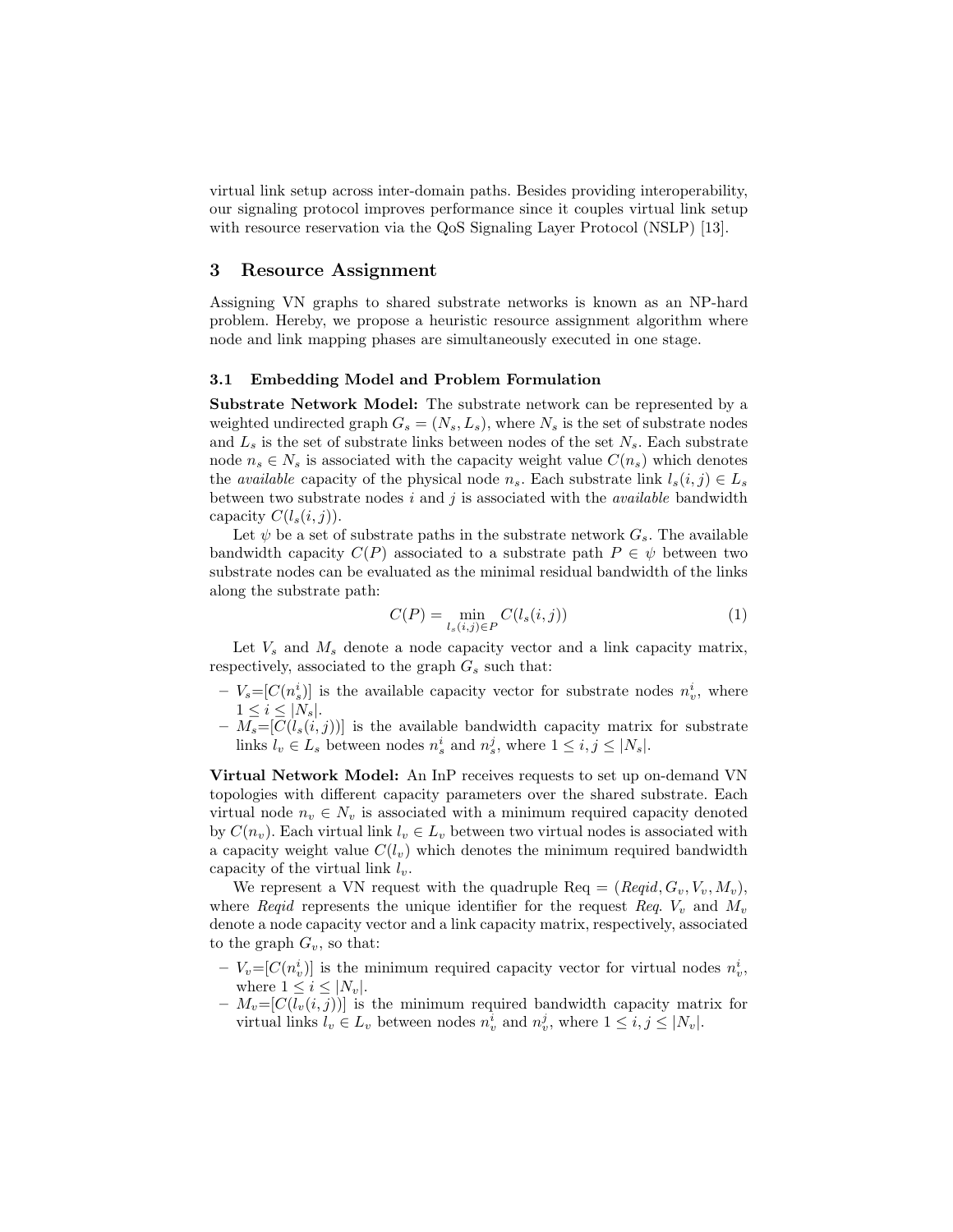VN Mapping Problem Formulation: Based on the substrate and VN models, the challenge is to find the best mapping between the virtual graph  $G_v$ and the substrate graph  $G_s$  given specific objectives. Our goal is to provide a mapping, denoted by MAP, that optimizes load balancing across the substrate resources with respect to the capacity constraints. Finding the optimal VN mapping solution that satisfies multiple objectives and constraints can be formulated as an NP-hard problem, as follows:

**Node Mapping:** Let  $MAP_N$  :  $N_v \rightarrow N_s^{Required} \subseteq N_s$  denote a mapping function between virtual nodes and substrate nodes, where  $N_s^{Regid}$  represents the set of substrate nodes capable of supporting at least one virtual node of a request Reqid, i.e.,  $N_s^{Regid} = \{n_s \in N_s \mid C(n_s) \geq \min_{n_v \in N_v} \{C(n_v)\}\}.$ 

**Link Mapping:** Let  $MAP_L: L_v \to \phi \subseteq \psi$  denote a mapping function between virtual links and substrate paths, where  $\phi = \{P \in \psi \mid C(P) \ge C(l_v), \forall l_v \in$  $L_v$ .

#### 3.2 Resource Assignment Algorithm

We propose a centralized and heuristic resource assignment algorithm (Algorithm 1) with simultaneous node and link mapping. Since our objective is to optimize load balancing over substrate nodes, we use a greedy node mapping algorithm to assign virtual nodes to the substrate nodes with the maximum substrate resources.

Once a virtual node  $n_v$  is assigned, all virtual links directly connected to this node as well as the set of its neighborhood nodes  $Nei(n_v)$  are assigned. Virtual link assignment is based on the shortest-path (SPT) algorithm. To accomplish that, two predefined functions are used in this algorithm: SORT and HEAD function. SORT is a sorting function that sorts a vector of nodes (e.g.,  $N_s$ ) based on their capacities by ordering them from higher to lower capacity. The HEAD function returns the first element (node identifier) of the vector. The SPT algorithm computes a path from node  $n_s$  to each node  $k$   $(n_s \neq k)$  so that the weight between node  $n_s$  and all other nodes is minimum. Let  $P_k$  denotes the shortest path between node  $n_s$  and a substrate node k. The substrate path  $P_k$  is associated with the minimum path capacity  $C(P_k)$  between k and  $n_s$  (see Equation 1). Consequently, the SPT algorithm returns a set  $T_{n_s}$  associated to the node  $n_s$  such that:  $T_{n_s} = \{(P_k, C(P_k)) \forall k \in N_s^{Regid}\}.$ 

For each virtual node  $j \in Nei(N_v)$  (starting with the largest required capacity) the algorithm will select the substrate node k such that  $C(P_k)$  is minimal. The node  $k$  should also satisfy virtual node and link constraints so that  $C(k) > C(j)$  and  $C(P_k) > M_v[n_v][j]$ . Therefore, the virtual node j is assigned to the substrate node k and the virtual link  $l_v(n_v, j)$  is assigned to the substrate path  $P_k$  at one stage (i.e., simultaneous node and link mapping). The same process is repeated for the residual VN graph until all virtual nodes and links are assigned. Once the entire request is mapped successfully onto the substrate, the algorithm execution is terminated.

In order to satisfy the node and link constraints of incoming VN requests, updated resource information is needed. To this end, the substrate nodes monitor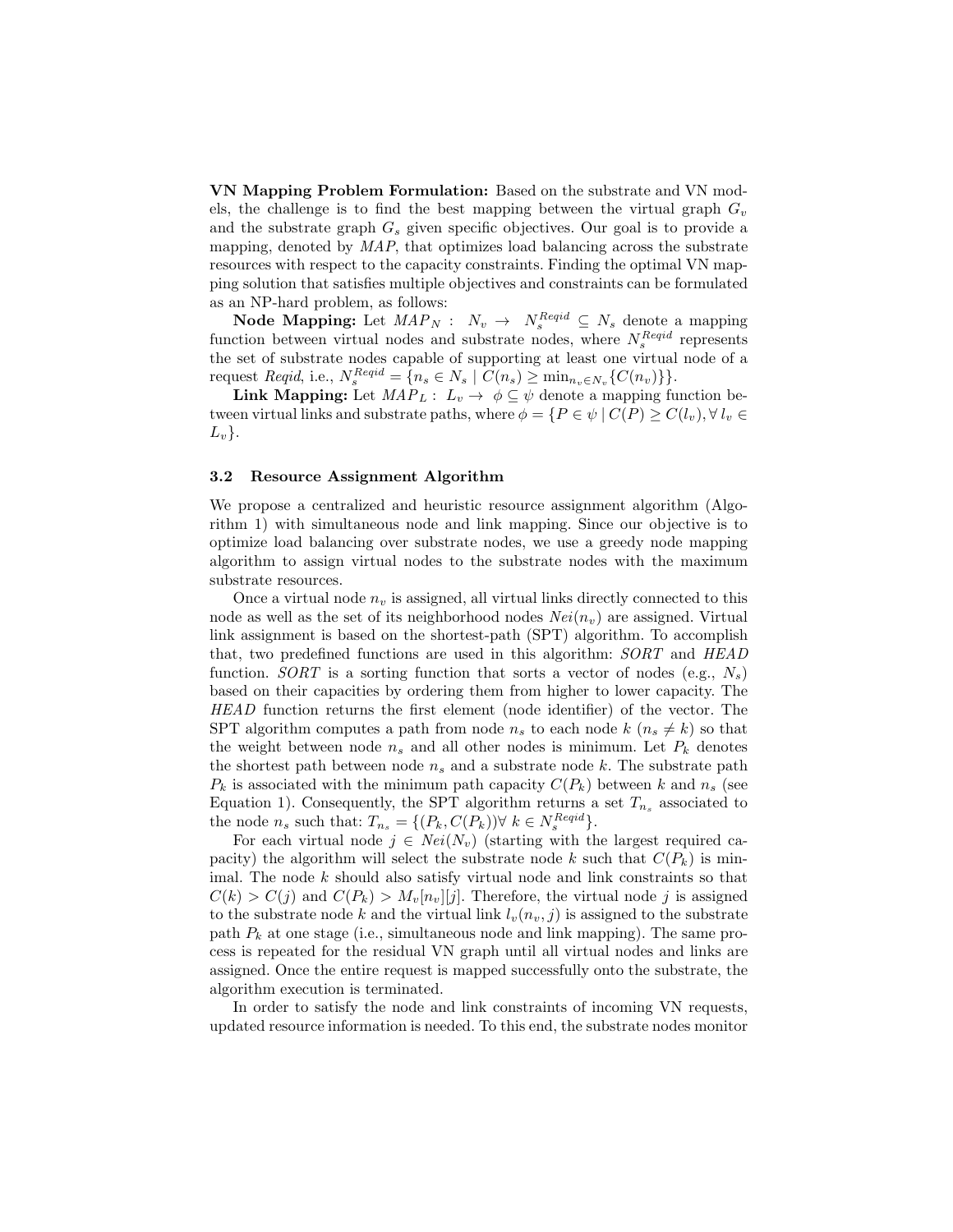CPU load and link bandwidth which are subsequently communicated to the InP management node before embedding a requested VN.

Algorithm 1 Resource Assignment

 $\textbf{InputStream}: G_s = (N_s^{Required}, L_s), V_s, M_s$  $G_v = (N_v, L_v), V_v, M_v$  $SORT(V_v)$  $SORT(V_s)$  $n_v \leftarrow \text{HEAD}(V_v)$  $n_s \leftarrow \text{HEAD}(V_s)$  $\text{MAP}_N(n_v) \leftarrow n_s$  // Virtual node with largest required capacity is mapped to the substrate node with maximum available capacity  $SORT(Nei(n_v))$ for each  $l_v(n_v, j) \in L_v$ ;  $j \in Nei(n_v)$  // Mapping all virtual links directly connected to the virtual node  $n_v$  and its adjacency list  $Nei(n_v)$  do a.  $T_{n_s} \leftarrow \text{SPT}(n_s)$ b.  $k \leftarrow \{k \in N_s^{Regid} \setminus n_s; C(P_k) \text{ is minimal}\}$  such that:  $C(P_k) > M_v[n_v][j]$  and  $V_s[k] > V_v[j]$  // substrate node k should satisfy the requested node and link constraints i.  $\text{MAP}_N(j) \leftarrow k$ ii.  $\text{MAP}_L(l_v(n_v, j)) \leftarrow P_k$ iii.  $N_v \leftarrow N_v \setminus j$  and  $L_v \leftarrow L_v \setminus l_v(n_v, j)$  // Removing the already assigned virtual nodes and links from the VN request graph if  $N_v = \emptyset$  then STOP else GOTO 1 with the residual graph of the VN request  $G_v$ end if end for

# 4 Virtual Link Setup

The setup of virtual links across multiple domains with QoS guarantees requires a resource reservation protocol that supports inter-domain signaling. Recently, IETF approved the Next Steps in Signaling Protocol (NSIS) suite which provides a resource reservation protocol for inter-domain signaling (i.e., QoS NSLP [13]). One major enabler in this context is the generic QoS parameter specification using the QSPEC template [2], which can be mapped to domain specific QoS mechanisms. Irrespective of the herein proposed NSIS-based solution, however, InPs must agree on a common method and signaling protocol to set up virtual links between their domains a priori.

We use the NSIS protocol suite (the NSIS-ka implementation [14]) to combine the virtual link setup with the resource reservation signaling via the QoS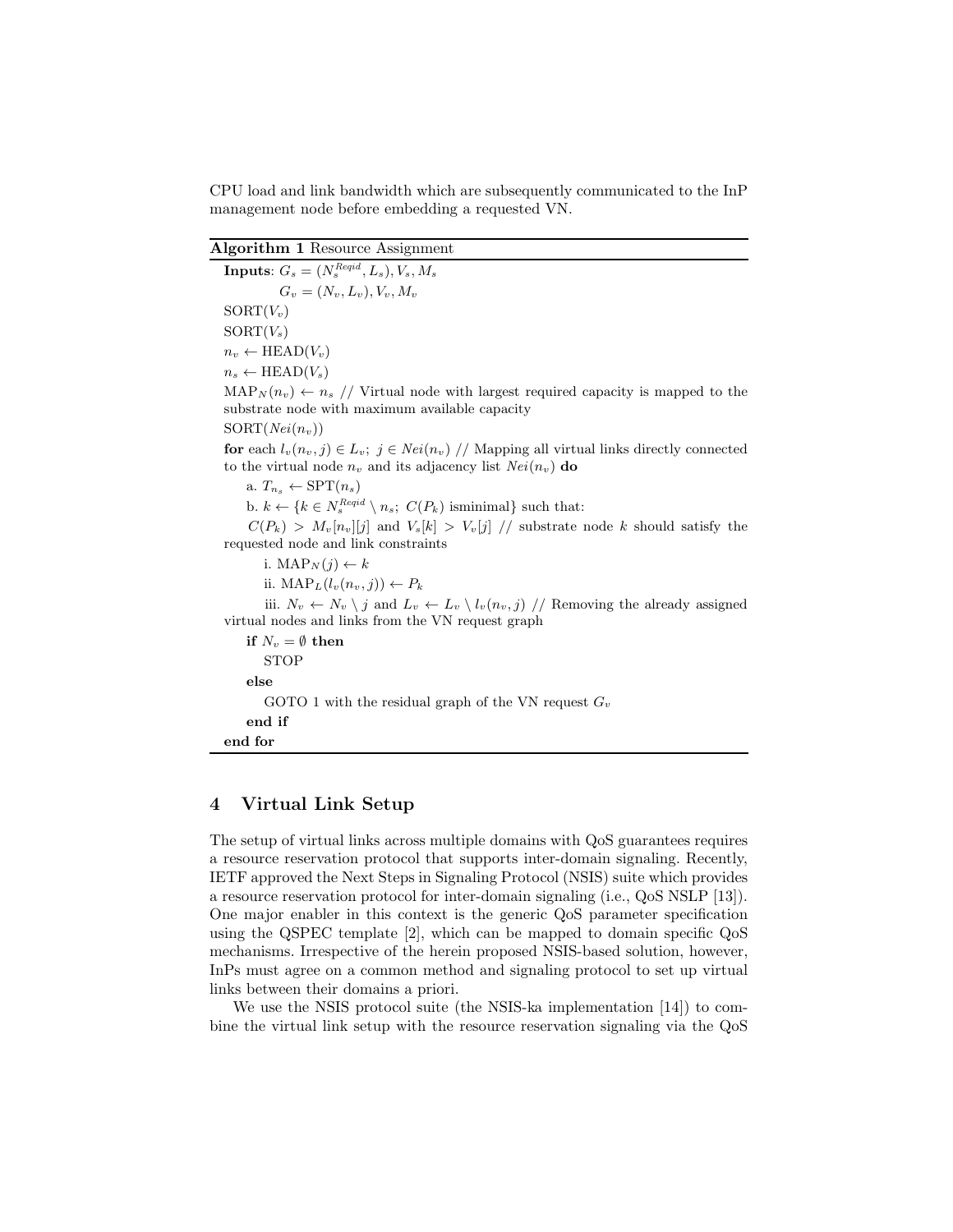

Fig. 1. Virtual link setup.

NSLP. This integration reduces the setup time of a virtual link, as the resource reservation at the same time conveys the necessary address information of the virtual link. A QoS NSLP extension mechanism for carrying new objects is used to convey the newly created virtual link setup protocol (VLSP) object. Only the substrate nodes hosting the virtual nodes at the edges of the virtual link need to support the VLSP object and act on it accordingly by installing any state required for virtual link setup. Intermediate substrate nodes may be involved in guaranteeing QoS properties of the virtual link or an aggregate of virtual links and therefore need to process the QoS NSLP content. They can, however, simply ignore and forward the contained VLSP object, which is ensured by the NSLP object extensions flags in the VLSP object header. The path-coupled signaling approach of NSIS ensures that a viable substrate path with enough resources exists to accommodate the new virtual link. The VLSP object was also used in [4] to carry the required information for virtual link setup combined with authentication.

Fig. 1 shows the sequence of events during the setup of a unidirectional virtual link: Router A and Router X belong to InP1, whereas Router B resides in InP2's infrastructure. For simplicity, we consider Router B acting as gateway border router of InP2. Both routers A and B, which support virtualization, provide a control interface to their corresponding InP management node and run an NSIS daemon that interprets and processes the VLSP object. The intermediate Router X merely needs to perform general QoS tasks, such as admission control, resource reservation, and policing (as a border router), and hence it can use NSIS without any modifications.

The setup of a unidirectional virtual link between two virtual nodes (from DomU1@A to DomU1@B, both part of the same VN) is triggered by a request of the InP management node to the substrate node management agent (Step 1). This request contains the specification of the substrate link endpoints and the virtual link endpoints. A virtual link endpoint description at least includes identifiers for the VN, the virtual node, and the respective interface but can be easily extended. In Step 2, the request is passed via inter-process communication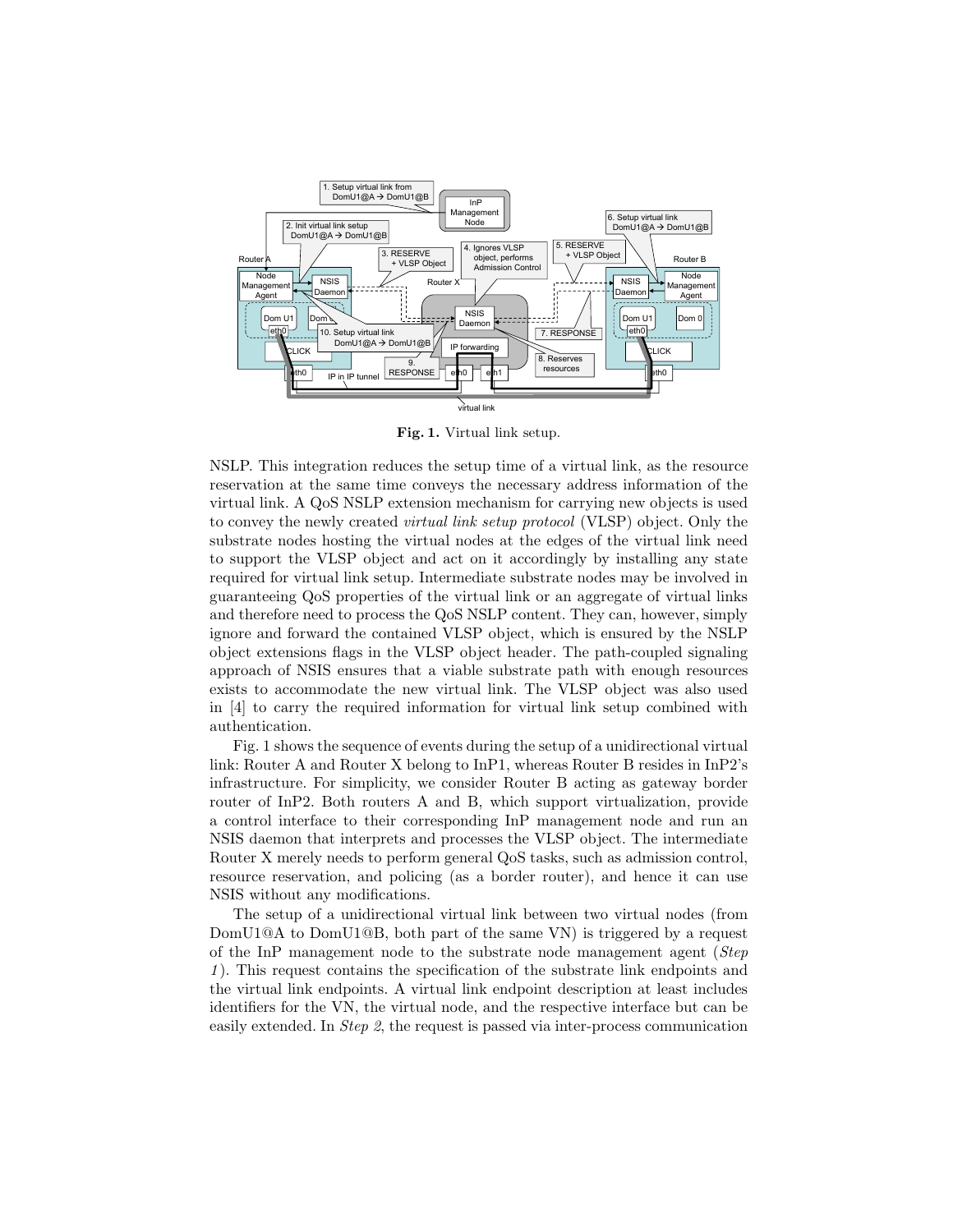(IPC) to the NSIS daemon, which puts the QoS requirements (QSPEC object) and the virtual link description (VLSP object) into a QoS NSLP RESERVE message. In Step 3, a signaling connection with the NSIS instance on Router B is established and the QoS NLSP RESERVE message is sent. As mentioned before, the intermediate Router X only interprets the contained QSPEC object and performs admission control for the virtual link while the VLSP object is ignored (Step 4) and forwarded to Router B in the RESERVE message (Step 5). On arrival of the RESERVE message at Router B, admission control is performed and on success, resources are reserved and the local end of the virtual link is set up (Step 6). A RESPONSE message is sent back towards Router A (Step 7), which causes Router X to reserve the required resources for the virtual link (Step 8) and to forward the RESPONSE to Router A (Step 9). Router A then reserves local resources and installs the virtual link  $(Step 10)$ , thereby establishing the data plane from DomU1@A to DomU1@B.

In Section 5.2, we subject our inter-domain solution to virtual link setup to a detailed performance analysis for the scenario given in Fig. 1.

### 5 Evaluation

In this section, we use our prototype implementations to evaluate the performance with VN provisioning and provide insights into inter-domain virtual link setup.

#### 5.1 Virtual Network Provisioning

VN provisioning experiments are carried out in the Heterogeneous Experimental Network (HEN) [9] using Dell PowerEdge 2950 systems with two Intel quadcore CPUs, 8 GB of DDR2 667MHz memory and 8 or 12 Gigabit ports. A fixed number of HEN nodes compose the substrate. To explore VN provisioning with multiple InPs, these nodes are split into multiple logical clusters, each one serving as an independent InP. Separate HEN nodes undertake the role of VNP and VNO.

First, we evaluate VN provisioning with a single domain. We measure the time required to provision VNs with varying size  $(3-10 \text{ nodes/links})$ . Fig.  $2(a)$ shows the substrate topology which is composed of 10 nodes. In Fig. 2(b), we demonstrate the time required for each provisioning step, including resource discovery, assignment, and VN instantiation. Our experimental results indicate that a VN can be provisioned just in a few seconds, with most time being spent within the InP for virtual node and link setup. More precisely, it takes 3.61 seconds on average across 20 runs with a small standard deviation to provision the VN composed of 3 nodes/links. Resource discovery and assignment are concluded in 0.31 and 0.17 seconds, respectively.

Fig. 2(b) also shows that VN provisioning scales within our experimental infrastructure. Varying the size of the requested VN has no noticeable impact on resource discovery and assignment. According to Fig. 2(b), instantiation times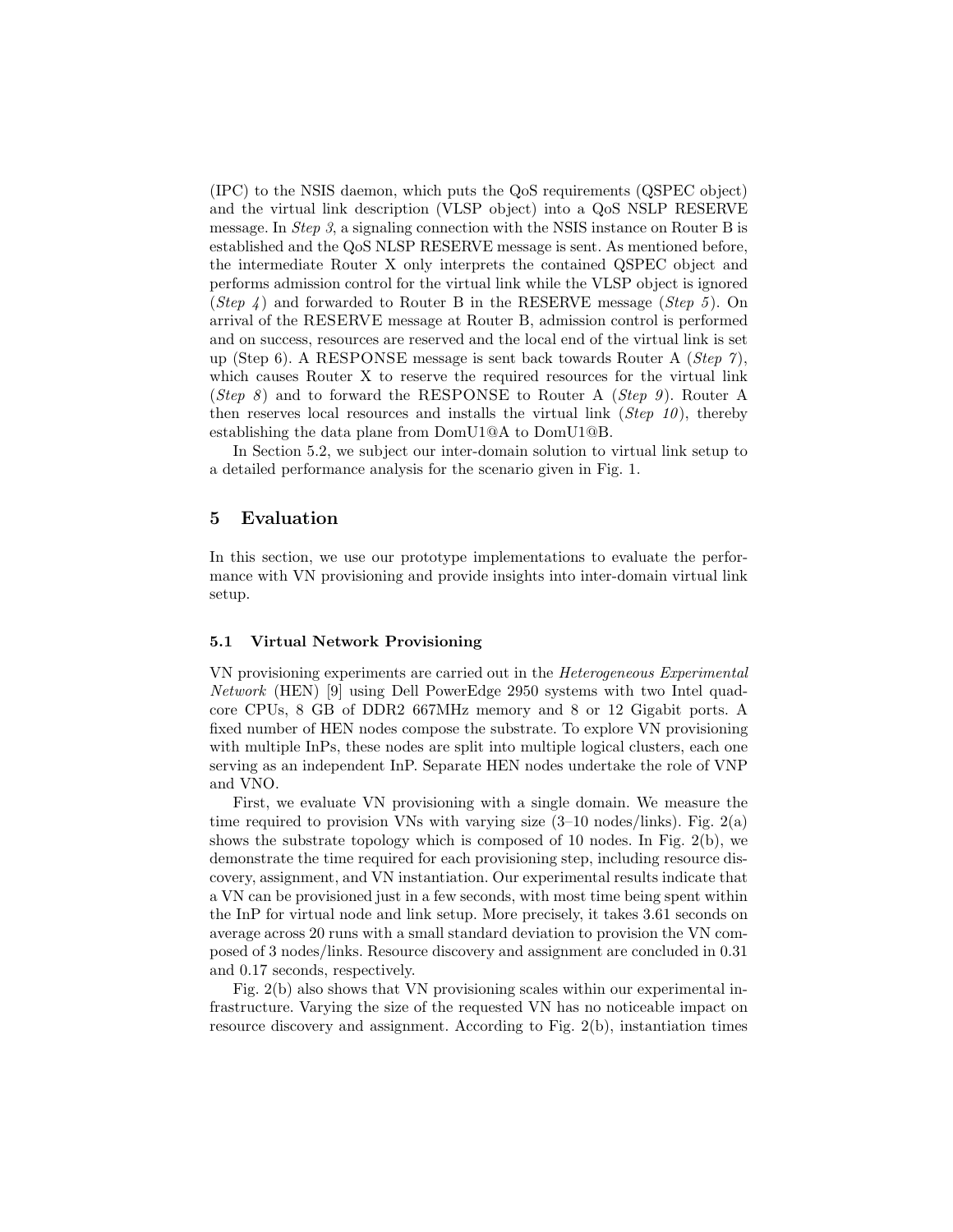

(a) Experimental scenario (b) Time required for VN provisioning

Fig. 2. VN provisioning with single InP.



Fig. 3. Resource discovery and assignment with a diverse number of substrate nodes.

increase only slightly for larger VNs, due to the parallelism during virtual node and link setup. Tests with no parallelization during VN instantiation show significantly higher delays, even for VNs with small size.

In Fig. 3, we provide more insights into resource discovery and assignment. In particular, we measure the delay incurred for these steps while provisioning a VN with 5 nodes/links on top of a substrate network with a varying number of nodes (5–50). Fig. 3 shows that the time required to embed the VN is not increased, validating the efficiency of the proposed resource assignment algorithm in terms of execution time. We further assess the performance of our algorithm with larger substrate nodes and requested VNs. To this end, we implemented a tool for constructing network topologies with CPU and bandwidth specifications. Our tests show that the delay incurred during resource assignment is less than 1 sec for substrates with a number of nodes as high as 200.

As depicted in Fig. 3, resource discovery scales linearly with the number of substrate nodes, as each substrate node communicates updated resource information to the InP management node, upon an incoming VN request. For large infrastructures, delegating configuration management across multiple nodes can provide more efficiency and lower delays during VN provisioning.

We also assess the performance with VN provisioning and two InPs. To this end, we use the experimental scenario of Fig. 4(a) where VNs with varying size (3–10 nodes/links) are embedded onto two InPs, each one composed of 5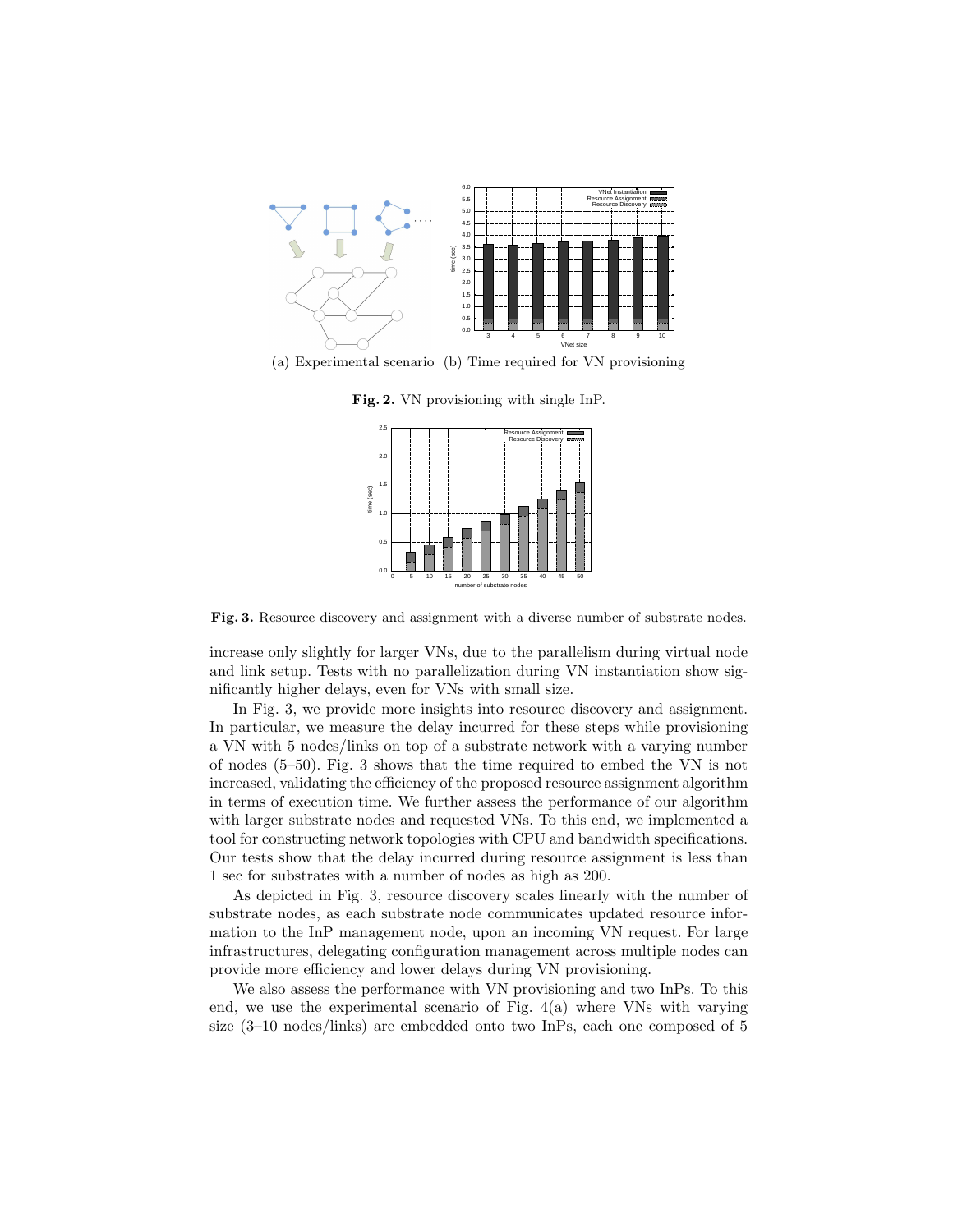

Fig. 4. VN provisioning with two InPs.

substrate nodes. Fig. 4(b) validates the high performance and the nice scalability properties within our experimental infrastructure. Regardless of its size, each VN can be provisioned within a few seconds. This shows that efficient VN splitting and high parallelization (within each InP and across all participating InPs) during VN instantiation are essential for fast and scalable provisioning of VNs. Similar performance numbers are obtained when we use our prototype implementation to assess VN provisioning in another medium-scale experimental infrastructure (composed of 60 nodes with a single quad-core CPU at 2.26 GHz and 6 GB of DDR3 memory).

#### 5.2 Virtual Link Setup

We conduct a performance analysis of virtual link setup in a controllable environment, based on the setup of Fig. 1. Each node consists of a Pentium IV PC running at 2.8 GHz, 2 GB RAM, and 4 Gigabit Ethernet network interfaces  $(Intel(R) PRO/1000)$ , interconnected by a Cisco Catalyst Switch 6500 running CatOS. Nodes A and B use a Debian Linux (Squeeze) running kernel version 2.6.18.8, patched so that Click can run with Xen. Node X uses the same Linux distribution but with the Debian distribution kernel 2.6.32-3-686.

The signaling for virtual link setup follows the steps depicted in Fig. 1 and the signaling procedure is repeated 300 times (using packet dumps and in-code timestamps). VLSP objects are processed on the endpoints of the virtual link and the NSIS daemon calls a setup script for Click, passing to it the arguments extracted from the VLSP object in order to establish the virtual link.

Fig. 5(a) shows the results of the VLSP setup for each of the 300 measurements. The measured time for virtual link setup includes the time required for inter-process communication, signaling via NSIS (including admission control and resource reservation), and the execution of ruby scripts on Router A and Router B, which determine and install the required Click scripts for the virtual link. On average, this takes 399ms overall, a large part of which is consumed for the execution of the two ruby scripts including Click script installation. At the sink, an average of  $228ms$  is spent to determine and install the Click script while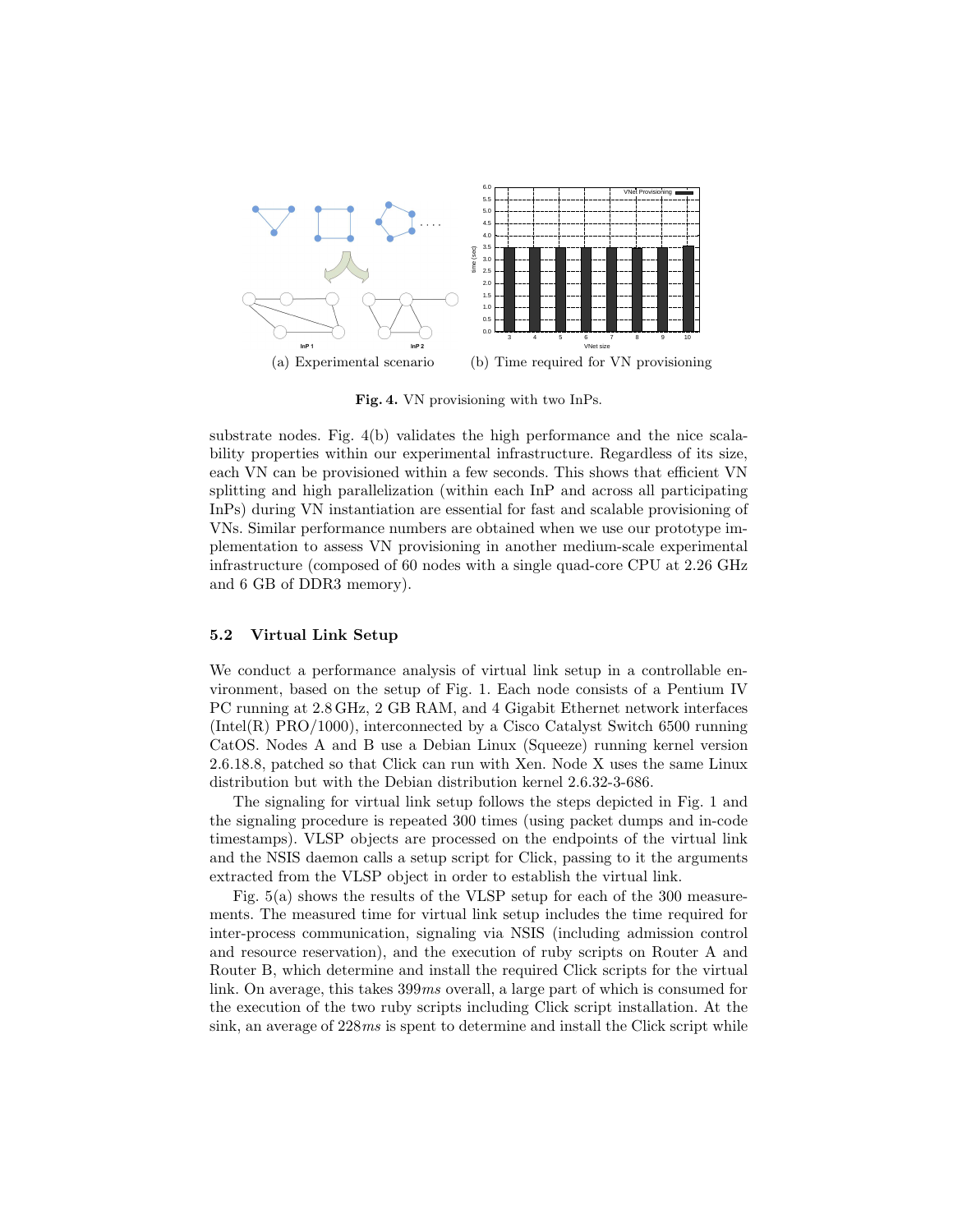

Fig. 5. Time spent during virtual link setup.

the corresponding delay for the source is 162ms on average. With a standard deviation of only 9ms, the setup of virtual links behaves very deterministically.

Fig. 5(b) shows the duration of the overall signaling exchange excluding execution time of the Click setup scripts. The two lines at the top show the virtual link setup time as measured at Router A with and without IPC. The QoS NSLP is triggered by an external program running in the node management agent, and ends with returning a result of the request to the external program. Fig. 5(b) shows the overall duration for the signalling message exchange without Click scripts. This sums up to 8 ms on average in our setup with one intermediate substrate node and to 7 ms when omitting the IPC between the node management agent and the NSIS daemon. The two curves at the bottom show the processing time of the RESERVE and RESPONSE respectively in the intermediate router X during setup. The RESPONSE processing takes only  $541 \mu s$  on average, whereas the RESERVE processing requires more time since it includes each time a GIST three-way handshake phase. It becomes already apparent in this simple setup that the combined QoS/VLSP signaling is responsible only for a minor part of the overall time spent in the setup of the virtual link. Even if the substrate path across two domains comprises several hops, we expect that the resource reservation processing will not dominate the virtual link setup time.

## 6 Conclusions

In this paper, we discussed VN provisioning with emphasis on techniques and embedding algorithms that comply with the restrictions imposed by multiple domains, such as limited information disclosure. We also provided the required interoperability for inter-domain virtual link setup with QoS guarantees. Despite the increased complexity for resource discovery and allocation, we showed that small VNs can be provisioned within a few seconds. Our results indicate that new business models can create commercial products that setup VNs in large infrastructures in the order of minutes. The proposed VN provisioning framework